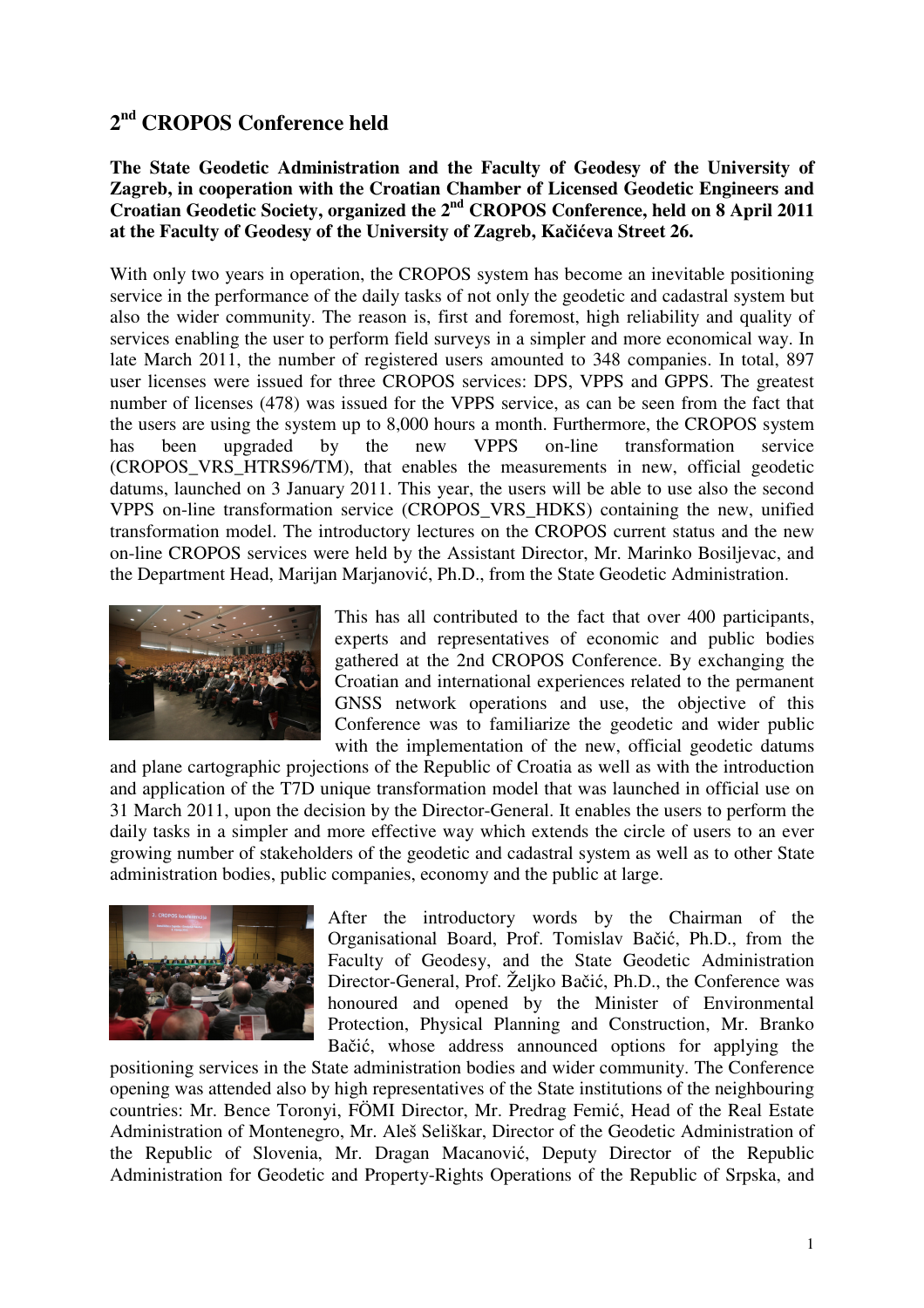Mr. Željko Obradović, Director of the Federal Bureau for Geodetic and Property Relations of the Federation Bosnia and Herzegovina.

Apart from the guests from the State geodetic and cadastral organizations of the neighbouring countries with which we successfully exchange the data of referential stations and apart from 30 Croatian GNSS stations, seven Slovenian, four Hungarian and two Montenegrin stations involved in the network solution and calculation of correctional parameters, the current status of permanent networks was presented along with the transformation models of the neighbouring countries: SIGNAL positioning system, Slovenian transformation model and BiHPOS system implementation.

# *Conference Program*

### *INTRODUCTORY LECTURES*

1. **Marinko Bosiljevac**: **CROPOS – two years later** 

2. **Marijan Marjanovi**ć: **Positioning – never easier or simpler in Croatia** 

#### *INVITED LECTURES*

3. **Carine Bruyninx**: **Maintenance of the ETRS89 using EUREF's Permanent GNSS Network**

4. **Bojan Stopar, Oskar Sterle**, **John Weber** and **Marko Vrabec: The Role and Importance of GNSS for Geodynamics** 

5. **Ana Karabati**ć: **GNSS Meteorology – Use of GNSS Reference Station Data for Troposphere Monitoring** 

6. **Volker Wegener**: **Globalization of GNNS Networks** 

7. **Heiner Denker** and **Tomislav Baši**ć: **The European Gravimetric Geoid EGG2008 and the Croatian Geoid HRG2009** 

# *PERMANENT GNSS NETWORKS AND DATUM TRANSFORMATIONS*

8. **Sandi Berk, Katja Bajec**, **Klemen Kozmus Trajkovski** and **Bojan Stopar**: **Status of the SIGNAL Positioning Service and Transformation between the Local and ETRS89 Coordinates in Slovenia** 

9. **Darko Miškovi**ć and **Nedžad Pašali**ć: **BiHPOS Project implementation**

10. **Margareta Premuži**ć and **Marko Šljivari**ć: **T7D user application**

11. **Mihajla Liker** and **Branka Vorel**: **Reverse transformation of Jalkovec CO in HTRS96/TM** 

12. **Željko He**ć**imovi**ć: **System of coordinates, referential system and referential framework for the new system of positional determination in Croatia.** 

# *CROPOS PRACTICAL APPLICATION – USER EXPERIENCES*

13. **Marko Pavasovi**ć**, Željko Ba**č**i**ć**, Milan Rezo, Olga Bjelotomi**ć**, Danko Markovinovi**ć and **Tomislav Baši**ć: **Analysis of the time-independent signals in CROPOS network** 

14. **Ilija Grgi**ć**, Maro Lu**č**i**ć**, Ivan Malovi**ć**, Davor Kršulovi**ć and **Tomislav Baši**ć: **Statics or VRS?** 

15. **Danko Markovinovi**ć**, Milan Rezo, Olga Bjelotomi**ć**, Marko Pavasovi**ć and **Tomislav Baši**ć: **Height control at GPS network points of the City of Zagreb by using the CROPOS VPPS service** 

16. **Milan Rezo, Olga Bjelotomi**ć**, Marko Pavasovi**ć**, Danko Markovinovi**ć and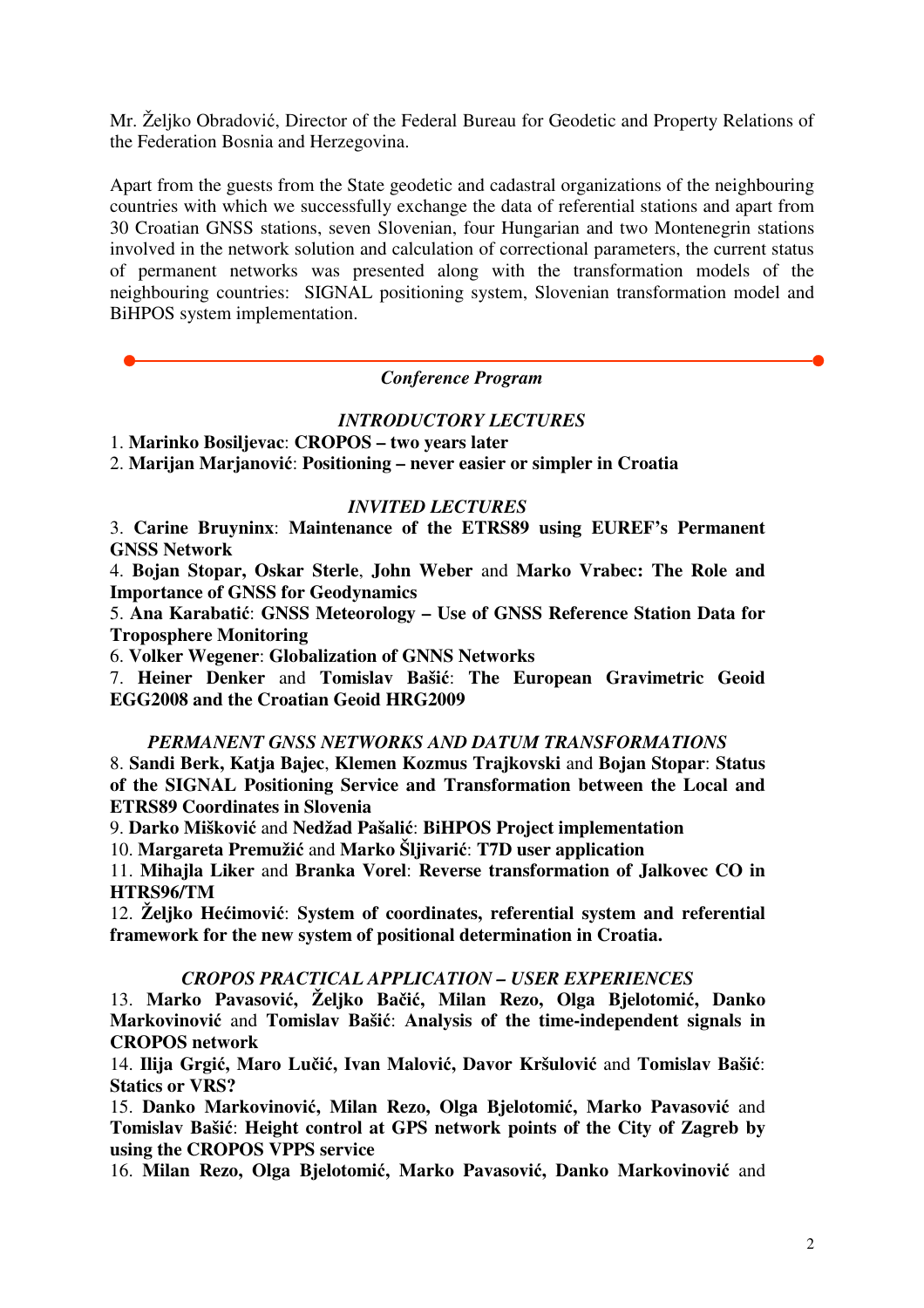**Tomislav Baši**ć: **Comparison of leveled coordinates directly surveyed and CROPOS-generated** 

17. **Ivan Vojnovi**ć**, Ivan Miljkovi**ć**, Danko Gjuretek** and **Tomislav Baši**ć**: Measuring the preciseness of terrestrial and RTK-GNSS method of geodetic survey** 



It was our great pleasure to observe the fact that, this year, the invited lectures were held by the following prominent experts from the field of the GNSS permanent station networks, geodynamics, GNSS meteorology and gravimetrics: Carine Bruyninx, Ph.D., from the Belgian Royal Observatory, who held a lecture on the status of European permanent GNSS network, Prof. Bojan Stopar, Ph.D., from the Faculty of Civil

Works and Geodesy of the University of Ljubljana, with the lecture on the role and importance of the GNSS in the geo-dynamic research, Ana Karabatić, Ph.D., from the Institute for Geodesy and Geo-Physics of the Technical University in Vienna, who held a lecture on the options to use the GNSS reference station data in the GNSS meteorology, and the lecture on the GNSS network globalisation held by Mr. Volker Wegener from the Trimble company, Germany. Prof. Tomislav Bašić, Ph.D., from the Facutly of Geodesy, presented the paper entitled . European gravimetric and geoid EGG2008 and Croatian geoid HRG2009, coauthored by Heiner Denkerom, Ph.D., from the Institute for Geodesy of the Leibnitz University in Hanover.



Along the presented papers on the neighbouring permanent GNSS networks and datum transformation as well as the practical application of CROPOS, the Collection of Papers of the  $2<sup>nd</sup>$  CROPOS Conference will publish over 20 scientific papers prepared for this Conference. All lectures were extremely well attended and stirred great interest in the geodetic and wider circles, given that the implementation of the new

datum and the transformation problem are closely linked to the user or rather improvements of the CROPOS system.

During the Conference, Minister Branko Bačić, and State Geodetic Administration Director-General, Prof. Željko Bačić, Ph.D., awarded honourable mentions to the following prominent individuals and geodetic administrations of the neighbouring countries for their special contribution to the GNSS technology development in Croatia and the improvement of the CROPOS system: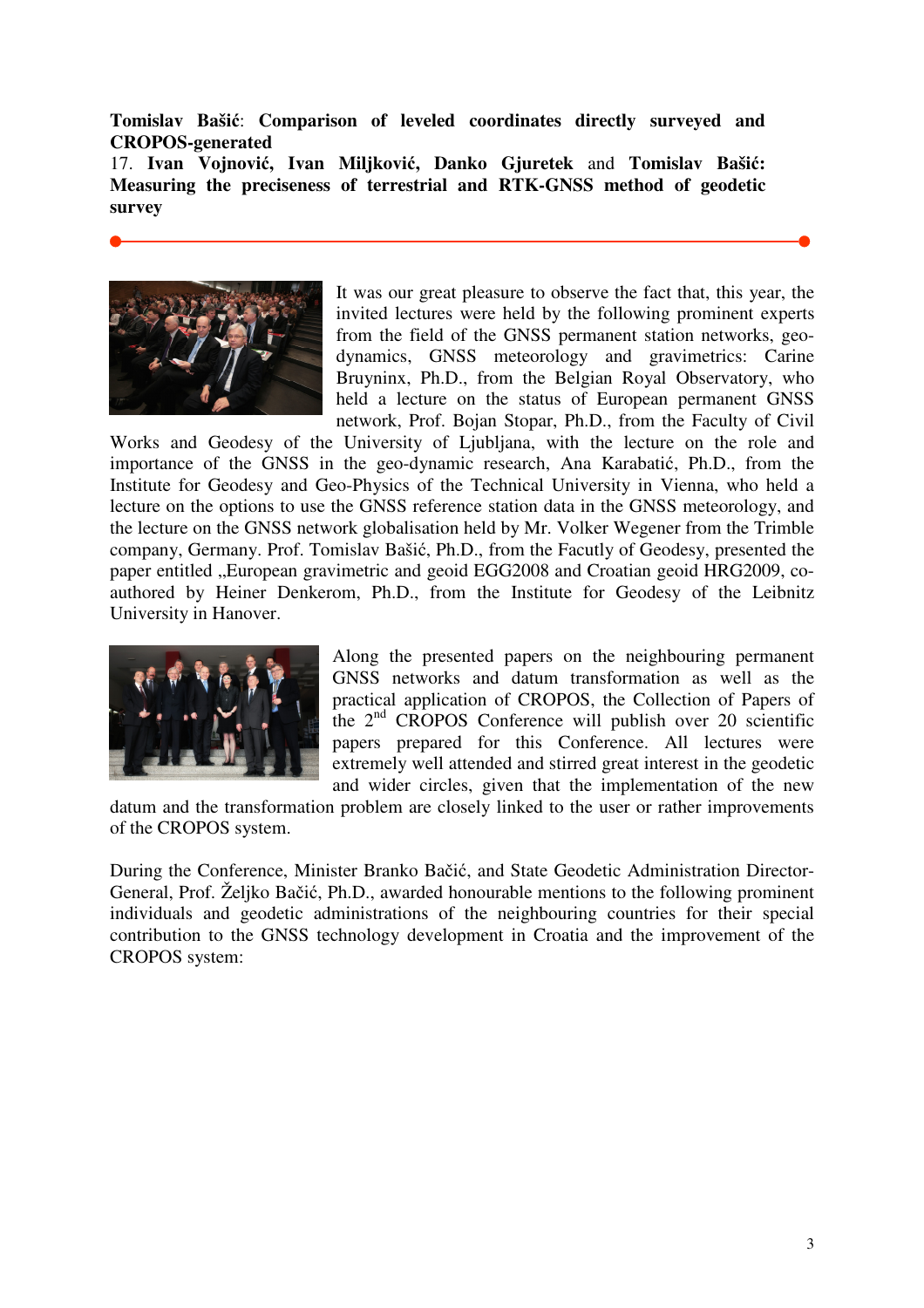

# **Prof. Petar Krešimir** Č**oli**ć**, Ph.D., academician**

Prof. Petar Krešimir Čolić, Ph.D., academician, extraordinary scientist and promoter of the Croatian geodesy, certainly deserves the epithet of the pioneer of the mathematical and physical geodesy in Croatia. Among his numerous efforts as the leader of a number of scientific and specialist projects, it is necessary to emphasize CROREF94, CROREF95 and CROREF96, linking Croatia to the European referential network and

establishing the basic preconditions for the introduction of the new referential system. By implementing the project of absolute gravimetric surveys under his leadership, the foundation was laid to define and establish the gravimetric referential system of Croatia.

#### **Prof. Tomislav Baši**ć**, Ph.D.**

Prof. Tomislav Bašić, Ph.D., authored the scientific study entitled "Proposal of the New Official Positional and Gravimetric Datum of RoC", thus giving a special contribution in the field of defining the new Croatian referential system. Apart from this, he is the author of the joint levelling of the GNSS network of  $2<sup>nd</sup>$  order and the study entitled "Base Geo-Magnetic Metwork of RoC". Under his leadership, gravimetric surveys were

implemented and processed the the gravimetric network of  $1<sup>st</sup>$  order established. His scientific efforts in the field of datum transformations and geoid model definition led to the development of a unified transformation model for Croatia which resulted in the new CROPOS services.



#### **Prof. Nevio Roži**ć**, Ph.D.**

Prof. Nevio Rožić, Ph.D. co-authored the scientific study entitled "Proposal of the New Official Altitude Datum of RoC", thus giving a special contribution to the field of defining the new Croatian altitude referential system Since 2003, Prof. Rožić has paid special attention and interest to defining the relationships between altitude systems which has resulted in the Croatia transformation altitude model integrated into the

unified transformation model. Apart being active at the Faculty of Geodesy, his extraordinary energy and persistence as well as his involvement as the first director of the Croatian Geodetic Institute gave an extraordinary impetus to the development of the Croatian geodesy and the establishment of the CROPOS system.



REPUBLIKA SLOVENIJA<br>MINISTRSTVO ZA OKOLIE IN PROSTOR

#### **Geodetic Administration of the Republic of Slovenia**

In order to increase the quality and reliability of the CROPOS system GEODETSKA UPRAVA REPUBLIKE SLOVENIJE in the borderline north-western part of Croatia, the previous, good cooperation between the State Geodetic Administration and the Geodetic Administration of the Republic of Slovenia had continued so the Agreement on Data Exchange between Borderline GNSS Stations of CROPOS and SIGNAL Networks had been signed at the first CROPOS conference in 2009. Thus, the number of the CROPOS network stations increased by 7 stations whereby the State Geodetic Administration ensured for the CROPOS system users better coverage, reliability and accuracy of measurements in borderline areas.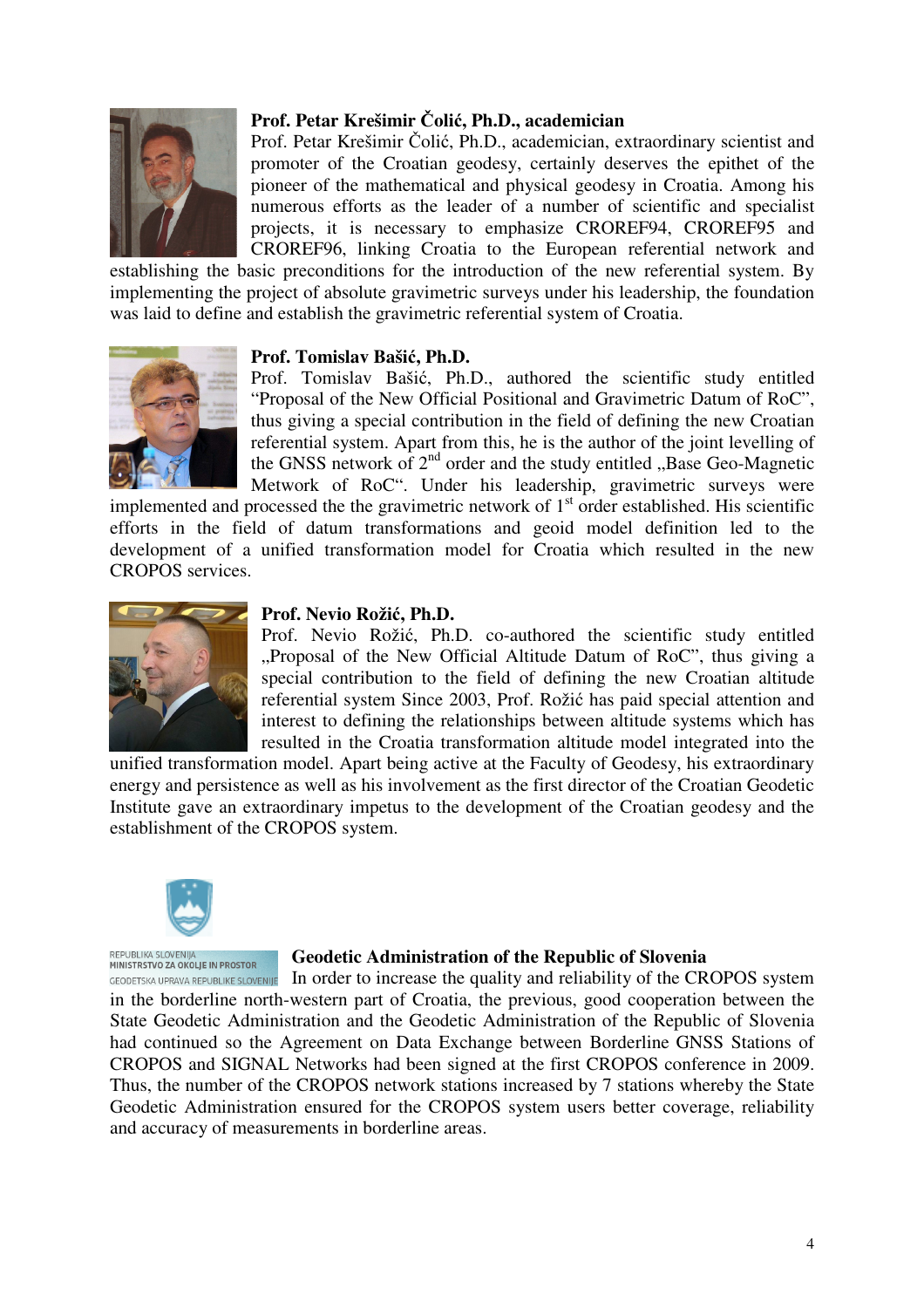

# **Branimir Goj**č**eta, graduate geodetic engineer**

Branimir Gojčeta assumed the position of the State Geodetic Administration Director-General in the most critical moments of Croatia gaining its independence. Keeping abreast with what was happening in the European countries in early 1994, he passed the decision of Croatia accessing the European referential model. Under his leadership, the cooperation with respectable European institutions was established,

especially with the German Institute for Applied Geodesy that assisted in the successful organization and implementation of the GNSS surveying campaigns that connected us to the EUREF network. That created the basic preconditions for the introduction of the new referential system in Croatia and the subsequent CROPOS establishment.



#### **Volker Wegener, graduate engineer**

Volker Wegener, graduate engineer and long-standing Director of the SAPOS Head Office in Hanover, today the director of Trimble VRS-Now, was personally involved as a consultant in the CROPOS system establishment and unselfishly conveyed the experiences of German colleagues related to the establishment, daily functioning and maintenance of the permanent GNSS system in Germany and Europe. His personal

involvement in the production and final shaping of the CROPOS project contributed to the latest and best technological solutions being integrated into CROPOS, which is of great importance for the reliable and accurate work of the system as achieved today by CROPOS.



### **Zlatko Medi**ć**, graduate geodetic engineer**

Mr. Medić, graduate geodetic engineer and Assistant Director-General, worked as the Head of the Basic Geodetic Operations Department at the State Geodetic Administration between 1992 and 2000 and was directly responsible for organizing and implementing the first GNSS surveying campaigns: CROREF94, CROREF95 and CROREF96. He contributed to its successful realization with his extraordinary personal involvement and

ensured, through the international cooperation, the preconditions for further surveying result processing i.e. the final network levelling, which is a precondition for subsequent works in determining the Croatian referential system and the subsequent CROPOS system establishment.



# **Institute for Geodesy, Cartography and Remote Sensing of the Republic of Hungary**

In order to increase the quality and reliability of the CROPOS system in the borderline North-Eastern part of Croatia, good cooperation had been established between the State Geodetic Administration and the Institute for

Geodesy, Cartography and Remote Sensing of the Republic of Hungary so the Agreement on Data Exchange between Borderline GNSS Stations of CROPOS and GNSSnet.hu Networks had been signed at the first CROPOS conference in 2009. Thus, the number of the CROPOS network stations increased by 4 stations whereby the State Geodetic Administration ensured for the CROPOS system users better coverage, reliability and accuracy of measurements in borderline areas.